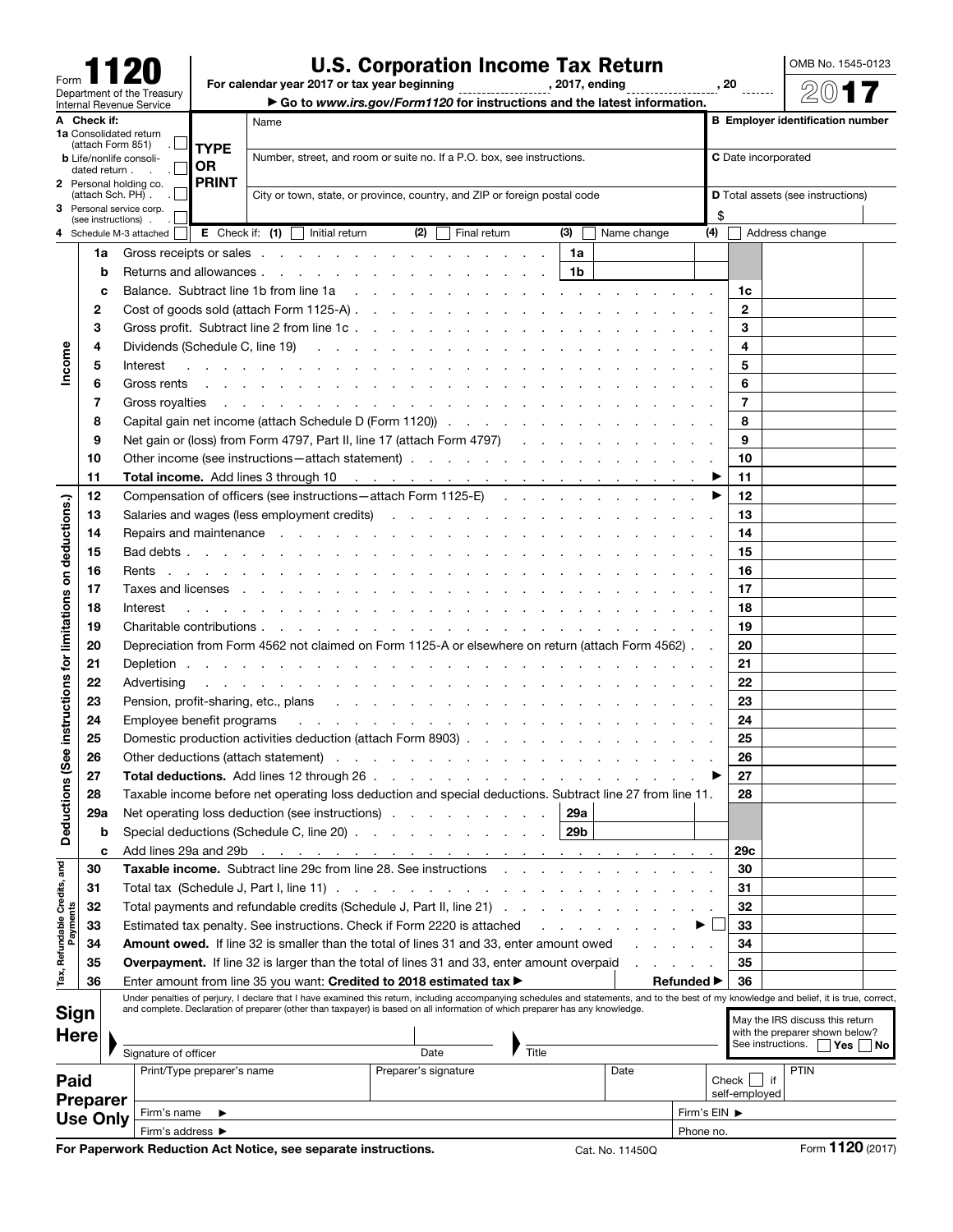| <b>Schedule C</b><br><b>Dividends and Special Deductions (see instructions)</b><br>(a) Dividends<br>received<br>$\mathbf{1}$<br>Dividends from less-than-20%-owned domestic corporations (other than debt-financed<br>stock)<br>the second contract of the second contract of the second contract of<br>$\mathbf{2}$<br>Dividends from 20%-or-more-owned domestic corporations (other than debt-financed<br>stock)<br>$\mathbf{r}$<br>and the control of<br><b>Contract Contract</b><br>the company of the company<br>3<br>Dividends on debt-financed stock of domestic and foreign corporations<br>Dividends on certain preferred stock of less-than-20%-owned public utilities<br>4<br>Dividends on certain preferred stock of 20%-or-more-owned public utilities<br>5<br>Dividends from less-than-20%-owned foreign corporations and certain FSCs<br>6 |                     |                                            |
|-----------------------------------------------------------------------------------------------------------------------------------------------------------------------------------------------------------------------------------------------------------------------------------------------------------------------------------------------------------------------------------------------------------------------------------------------------------------------------------------------------------------------------------------------------------------------------------------------------------------------------------------------------------------------------------------------------------------------------------------------------------------------------------------------------------------------------------------------------------|---------------------|--------------------------------------------|
|                                                                                                                                                                                                                                                                                                                                                                                                                                                                                                                                                                                                                                                                                                                                                                                                                                                           | (b) $%$             | (c) Special deductions<br>(a) $\times$ (b) |
|                                                                                                                                                                                                                                                                                                                                                                                                                                                                                                                                                                                                                                                                                                                                                                                                                                                           | 70                  |                                            |
|                                                                                                                                                                                                                                                                                                                                                                                                                                                                                                                                                                                                                                                                                                                                                                                                                                                           | 80                  |                                            |
|                                                                                                                                                                                                                                                                                                                                                                                                                                                                                                                                                                                                                                                                                                                                                                                                                                                           | see<br>instructions |                                            |
|                                                                                                                                                                                                                                                                                                                                                                                                                                                                                                                                                                                                                                                                                                                                                                                                                                                           | 42                  |                                            |
|                                                                                                                                                                                                                                                                                                                                                                                                                                                                                                                                                                                                                                                                                                                                                                                                                                                           | 48                  |                                            |
|                                                                                                                                                                                                                                                                                                                                                                                                                                                                                                                                                                                                                                                                                                                                                                                                                                                           | 70                  |                                            |
| $\overline{\mathbf{r}}$<br>Dividends from 20%-or-more-owned foreign corporations and certain FSCs<br><b>Contract Contract Contract</b>                                                                                                                                                                                                                                                                                                                                                                                                                                                                                                                                                                                                                                                                                                                    | 80                  |                                            |
| 8<br>Dividends from wholly owned foreign subsidiaries                                                                                                                                                                                                                                                                                                                                                                                                                                                                                                                                                                                                                                                                                                                                                                                                     | 100                 |                                            |
| 9<br><b>Total.</b> Add lines 1 through 8. See instructions for limitation                                                                                                                                                                                                                                                                                                                                                                                                                                                                                                                                                                                                                                                                                                                                                                                 |                     |                                            |
| Dividends from domestic corporations received by a small business investment<br>10<br>company operating under the Small Business Investment Act of 1958<br>$\sim$ $\sim$                                                                                                                                                                                                                                                                                                                                                                                                                                                                                                                                                                                                                                                                                  | 100                 |                                            |
| 11<br>Dividends from affiliated group members                                                                                                                                                                                                                                                                                                                                                                                                                                                                                                                                                                                                                                                                                                                                                                                                             | 100                 |                                            |
| Dividends from certain FSCs<br>12                                                                                                                                                                                                                                                                                                                                                                                                                                                                                                                                                                                                                                                                                                                                                                                                                         | 100                 |                                            |
| Dividends from foreign corporations not included on line 3, 6, 7, 8, 11, or 12<br>13                                                                                                                                                                                                                                                                                                                                                                                                                                                                                                                                                                                                                                                                                                                                                                      |                     |                                            |
| 14<br>Income from controlled foreign corporations under subpart F (attach Form(s) 5471) .                                                                                                                                                                                                                                                                                                                                                                                                                                                                                                                                                                                                                                                                                                                                                                 |                     |                                            |
| 15<br>Foreign dividend gross-up                                                                                                                                                                                                                                                                                                                                                                                                                                                                                                                                                                                                                                                                                                                                                                                                                           |                     |                                            |
| IC-DISC and former DISC dividends not included on line 1, 2, or 3<br>16                                                                                                                                                                                                                                                                                                                                                                                                                                                                                                                                                                                                                                                                                                                                                                                   |                     |                                            |
| 17<br>Other dividends                                                                                                                                                                                                                                                                                                                                                                                                                                                                                                                                                                                                                                                                                                                                                                                                                                     |                     |                                            |
| 18<br>Deduction for dividends paid on certain preferred stock of public utilities                                                                                                                                                                                                                                                                                                                                                                                                                                                                                                                                                                                                                                                                                                                                                                         |                     |                                            |
| 19<br><b>Total dividends.</b> Add lines 1 through 17. Enter here and on page 1, line 4                                                                                                                                                                                                                                                                                                                                                                                                                                                                                                                                                                                                                                                                                                                                                                    |                     |                                            |
| Total special deductions. Add lines 9, 10, 11, 12, and 18. Enter here and on page 1, line 29b<br>20                                                                                                                                                                                                                                                                                                                                                                                                                                                                                                                                                                                                                                                                                                                                                       |                     | $T_{\text{c}} = 1190 \text{ (2017)}$       |

Form 1120 (2017)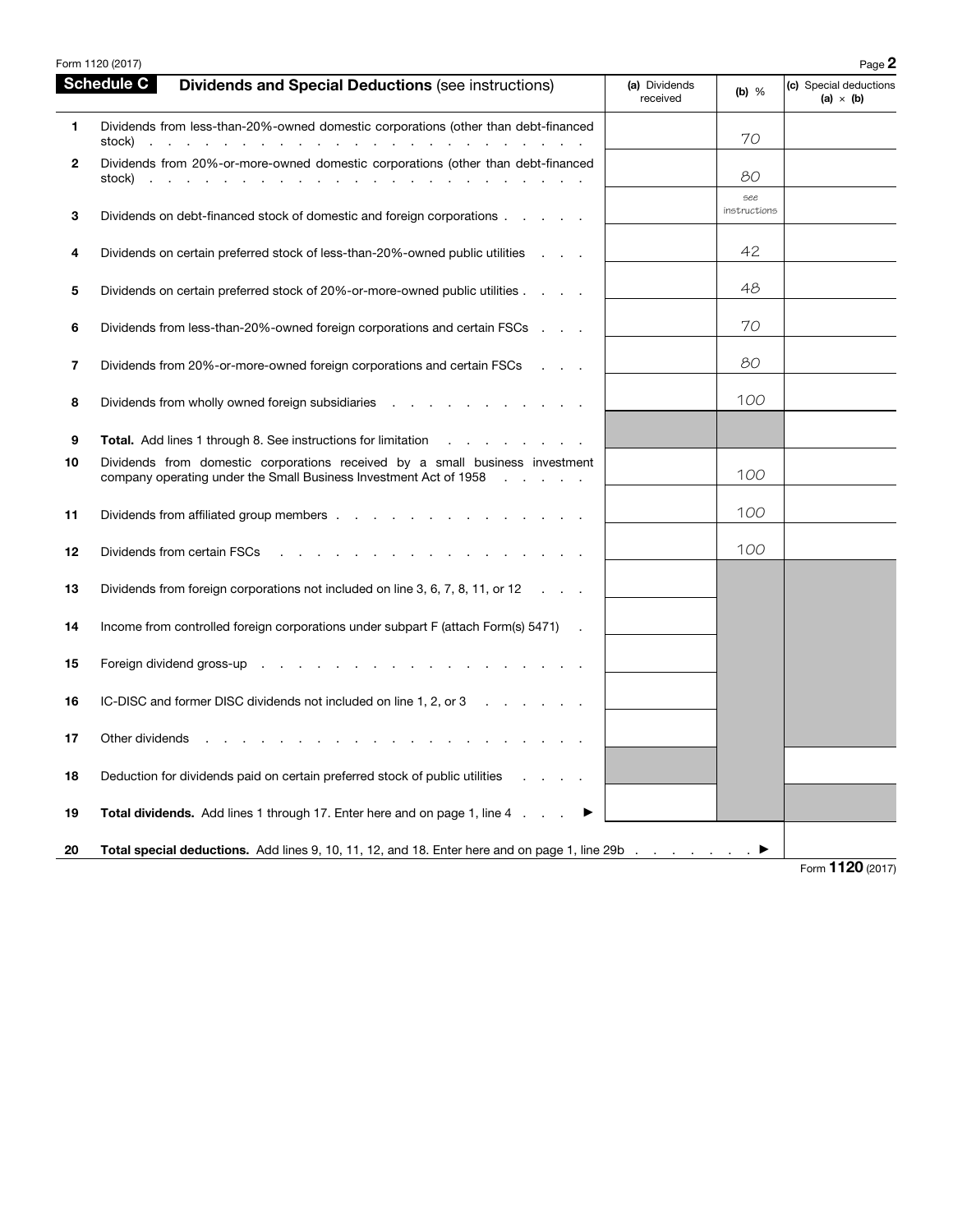|                  | Form 1120 (2017)                                                                                                                                                                                                                                                                  |                   |    |                |            | Page 3 |
|------------------|-----------------------------------------------------------------------------------------------------------------------------------------------------------------------------------------------------------------------------------------------------------------------------------|-------------------|----|----------------|------------|--------|
|                  | Tax Computation and Payment (see instructions)<br>Schedule J                                                                                                                                                                                                                      |                   |    |                |            |        |
|                  | <b>Part I-Tax Computation</b>                                                                                                                                                                                                                                                     |                   |    |                |            |        |
| 1                | Check if the corporation is a member of a controlled group (attach Schedule O (Form 1120)). See instructions $\blacktriangleright \Box$                                                                                                                                           |                   |    |                |            |        |
| $\boldsymbol{2}$ | Income tax. Check if a qualified personal service corporation. See instructions                                                                                                                                                                                                   |                   | ▶□ | $\mathbf{2}$   |            |        |
| 3                |                                                                                                                                                                                                                                                                                   |                   |    | 3              |            |        |
| 4                | Add lines 2 and 3 $\ldots$ $\ldots$ $\ldots$ $\ldots$ $\ldots$ $\ldots$ $\ldots$ $\ldots$ $\ldots$ $\ldots$ $\ldots$ $\ldots$ $\ldots$                                                                                                                                            |                   |    | 4              |            |        |
| 5a               | Foreign tax credit (attach Form 1118)                                                                                                                                                                                                                                             | 5a                |    |                |            |        |
| b                | Credit from Form 8834 (see instructions)                                                                                                                                                                                                                                          | 5b                |    |                |            |        |
| с                | General business credit (attach Form 3800)                                                                                                                                                                                                                                        | 5c                |    |                |            |        |
| d                | Credit for prior year minimum tax (attach Form 8827)                                                                                                                                                                                                                              | <b>5d</b>         |    |                |            |        |
| е                | Bond credits from Form 8912                                                                                                                                                                                                                                                       | 5е                |    |                |            |        |
| 6                |                                                                                                                                                                                                                                                                                   |                   |    | 6              |            |        |
| 7                | Subtract line 6 from line 4 (edge) and contact the contact of the contact of the contact of the contact of the contact of the contact of the contact of the contact of the contact of the contact of the contact of the contac                                                    |                   |    | $\overline{7}$ |            |        |
| 8                | Personal holding company tax (attach Schedule PH (Form 1120)).                                                                                                                                                                                                                    |                   |    | 8              |            |        |
| 9а               | Recapture of investment credit (attach Form 4255)                                                                                                                                                                                                                                 | 9а                |    |                |            |        |
| b                | Recapture of low-income housing credit (attach Form 8611)                                                                                                                                                                                                                         | 9b                |    |                |            |        |
|                  |                                                                                                                                                                                                                                                                                   |                   |    |                |            |        |
| c                | Interest due under the look-back method-completed long-term contracts (attach                                                                                                                                                                                                     | 9с                |    |                |            |        |
| d                | Interest due under the look-back method-income forecast method (attach Form<br>8866)<br>and the contract of the contract of the contract of the contract of the contract of                                                                                                       | 9d                |    |                |            |        |
| е                | Alternative tax on qualifying shipping activities (attach Form 8902)                                                                                                                                                                                                              | 9e                |    |                |            |        |
| f                | Other (see instructions – attach statement)                                                                                                                                                                                                                                       | 9f                |    |                |            |        |
| 10               |                                                                                                                                                                                                                                                                                   |                   |    | 10             |            |        |
| 11               | Total tax. Add lines 7, 8, and 10. Enter here and on page 1, line 31                                                                                                                                                                                                              |                   |    | 11             |            |        |
|                  | Part II-Payments and Refundable Credits                                                                                                                                                                                                                                           |                   |    |                |            |        |
| 12               |                                                                                                                                                                                                                                                                                   |                   |    | 12             |            |        |
| 13               | 2017 estimated tax payments results in the contract of the contract of the contract of the contract of the contract of the contract of the contract of the contract of the contract of the contract of the contract of the con                                                    |                   |    | 13             |            |        |
| 14               |                                                                                                                                                                                                                                                                                   |                   |    | 14             |            |        |
| 15               | Combine lines 12, 13, and 14 (e.g. b) and the combine lines 12, 13, and 14 (e.g. b) and compute the computation of the computation of the computation of the computation of the computation of the computation of the computat                                                    |                   |    | 15             |            |        |
| 16               |                                                                                                                                                                                                                                                                                   |                   |    | 16             |            |        |
| 17               | Withholding (see instructions) (example and example and example and example and example and example and example and example and example and example and example and example and example and example and example and example an                                                    |                   |    | 17             |            |        |
| 18               |                                                                                                                                                                                                                                                                                   |                   |    | 18             |            |        |
| 19               | Refundable credits from:                                                                                                                                                                                                                                                          |                   |    |                |            |        |
|                  |                                                                                                                                                                                                                                                                                   | 19a               |    |                |            |        |
| а                |                                                                                                                                                                                                                                                                                   |                   |    |                |            |        |
| b                |                                                                                                                                                                                                                                                                                   | 19b               |    |                |            |        |
| c                |                                                                                                                                                                                                                                                                                   | 19c<br><b>19d</b> |    |                |            |        |
| a                | Other (attach statement-see instructions).                                                                                                                                                                                                                                        |                   |    |                |            |        |
| 20               | <b>Total credits.</b> Add lines 19a through 19d.<br>a construction of the construction of the construction of the construction of the construction of the construction of the construction of the construction of the construction of the construction of the construction of the |                   |    | 20             |            |        |
| 21               | Total payments and credits. Add lines 18 and 20. Enter here and on page 1, line 32<br><b>Schedule K</b><br><b>Other Information</b> (see instructions)                                                                                                                            |                   |    | 21             |            |        |
|                  |                                                                                                                                                                                                                                                                                   |                   |    |                | <b>Yes</b> | No     |
| 1                | Check accounting method: a<br>$\Box$ Cash<br>Accrual<br>b<br>$\mathbf{c}$                                                                                                                                                                                                         |                   |    |                |            |        |
| 2                | See the instructions and enter the:                                                                                                                                                                                                                                               |                   |    |                |            |        |
| а                | Business activity code no. ▶                                                                                                                                                                                                                                                      |                   |    |                |            |        |
| b                | Business activity ▶                                                                                                                                                                                                                                                               |                   |    |                |            |        |
| c                | Product or service ▶                                                                                                                                                                                                                                                              |                   |    |                |            |        |
| 3                | Is the corporation a subsidiary in an affiliated group or a parent-subsidiary controlled group?<br>If "Yes," enter name and EIN of the parent corporation ▶                                                                                                                       |                   |    |                |            |        |
| 4                | At the end of the tax year:                                                                                                                                                                                                                                                       |                   |    |                |            |        |
| а                | Did any foreign or domestic corporation, partnership (including any entity treated as a partnership), trust, or tax-exempt                                                                                                                                                        |                   |    |                |            |        |
|                  | organization own directly 20% or more, or own, directly or indirectly, 50% or more of the total voting power of all classes of the                                                                                                                                                |                   |    |                |            |        |
|                  | corporation's stock entitled to vote? If "Yes," complete Part I of Schedule G (Form 1120) (attach Schedule G)                                                                                                                                                                     |                   |    |                |            |        |
| b                | Did any individual or estate own directly 20% or more, or own, directly or indirectly, 50% or more of the total voting power of all                                                                                                                                               |                   |    |                |            |        |
|                  | classes of the corporation's stock entitled to vote? If "Yes," complete Part II of Schedule G (Form 1120) (attach Schedule G)                                                                                                                                                     |                   |    |                |            |        |

Form 1120 (2017)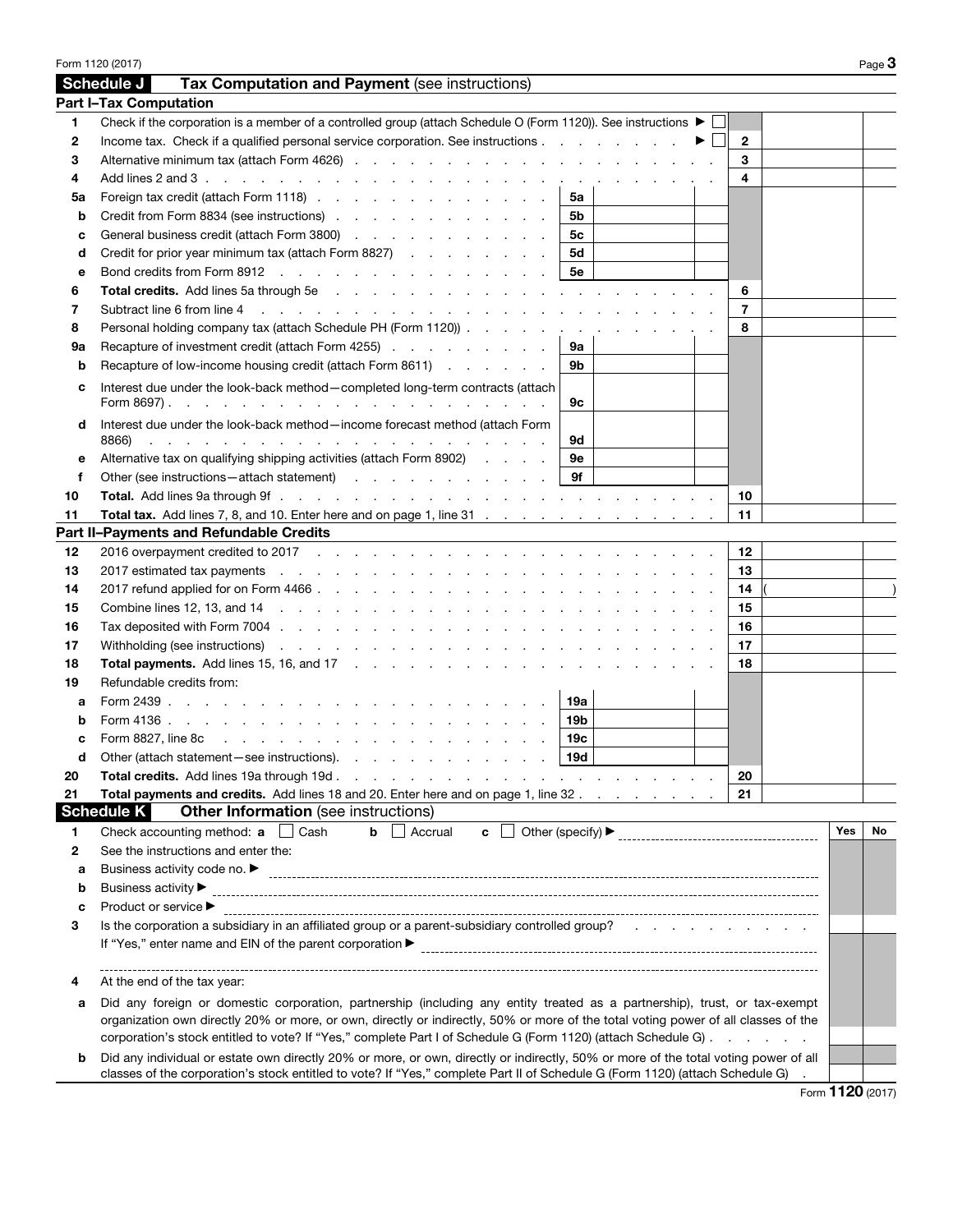|          | Form 1120 (2017)                                                                                                                                                                                                                                                                           |                                          |                                  |                                                 |                          | Page 4    |
|----------|--------------------------------------------------------------------------------------------------------------------------------------------------------------------------------------------------------------------------------------------------------------------------------------------|------------------------------------------|----------------------------------|-------------------------------------------------|--------------------------|-----------|
|          | <b>Schedule K</b><br>Other Information (continued from page 3)                                                                                                                                                                                                                             |                                          |                                  |                                                 |                          |           |
|          |                                                                                                                                                                                                                                                                                            |                                          |                                  |                                                 | Yes                      | <b>No</b> |
| 5        | At the end of the tax year, did the corporation:                                                                                                                                                                                                                                           |                                          |                                  |                                                 |                          |           |
| а        | Own directly 20% or more, or own, directly or indirectly, 50% or more of the total voting power of all classes of stock entitled to vote of<br>any foreign or domestic corporation not included on Form 851, Affiliations Schedule? For rules of constructive ownership, see instructions. |                                          |                                  |                                                 |                          |           |
|          | If "Yes," complete (i) through (iv) below.                                                                                                                                                                                                                                                 |                                          |                                  |                                                 |                          |           |
|          | (i) Name of Corporation                                                                                                                                                                                                                                                                    | (ii) Employer                            | (iii) Country of                 |                                                 | (iv) Percentage          |           |
|          |                                                                                                                                                                                                                                                                                            | <b>Identification Number</b><br>(if any) | Incorporation                    |                                                 | Owned in Voting<br>Stock |           |
|          |                                                                                                                                                                                                                                                                                            |                                          |                                  |                                                 |                          |           |
|          |                                                                                                                                                                                                                                                                                            |                                          |                                  |                                                 |                          |           |
|          |                                                                                                                                                                                                                                                                                            |                                          |                                  |                                                 |                          |           |
|          |                                                                                                                                                                                                                                                                                            |                                          |                                  |                                                 |                          |           |
|          |                                                                                                                                                                                                                                                                                            |                                          |                                  |                                                 |                          |           |
|          | <b>b</b> Own directly an interest of 20% or more, or own, directly or indirectly, an interest of 50% or more in any foreign or domestic partnership                                                                                                                                        |                                          |                                  |                                                 |                          |           |
|          | (including an entity treated as a partnership) or in the beneficial interest of a trust? For rules of constructive ownership, see instructions.                                                                                                                                            |                                          |                                  |                                                 |                          |           |
|          | If "Yes," complete (i) through (iv) below.                                                                                                                                                                                                                                                 | (ii) Employer                            |                                  |                                                 | (iv) Maximum             |           |
|          | (i) Name of Entity                                                                                                                                                                                                                                                                         | <b>Identification Number</b>             | (iii) Country of<br>Organization | Percentage Owned in<br>Profit, Loss, or Capital |                          |           |
|          |                                                                                                                                                                                                                                                                                            | (if any)                                 |                                  |                                                 |                          |           |
|          |                                                                                                                                                                                                                                                                                            |                                          |                                  |                                                 |                          |           |
|          |                                                                                                                                                                                                                                                                                            |                                          |                                  |                                                 |                          |           |
|          |                                                                                                                                                                                                                                                                                            |                                          |                                  |                                                 |                          |           |
|          |                                                                                                                                                                                                                                                                                            |                                          |                                  |                                                 |                          |           |
|          |                                                                                                                                                                                                                                                                                            |                                          |                                  |                                                 |                          |           |
| 6        | During this tax year, did the corporation pay dividends (other than stock dividends and distributions in exchange for stock) in<br>excess of the corporation's current and accumulated earnings and profits? See sections 301 and 316                                                      |                                          |                                  |                                                 |                          |           |
|          | If "Yes," file Form 5452, Corporate Report of Nondividend Distributions. See the instructions for Form 5452.                                                                                                                                                                               |                                          |                                  |                                                 |                          |           |
|          | If this is a consolidated return, answer here for the parent corporation and on Form 851 for each subsidiary.                                                                                                                                                                              |                                          |                                  |                                                 |                          |           |
| 7        | At any time during the tax year, did one foreign person own, directly or indirectly, at least 25% of the total voting power of all                                                                                                                                                         |                                          |                                  |                                                 |                          |           |
|          | classes of the corporation's stock entitled to vote or at least 25% of the total value of all classes of the corporation's stock?                                                                                                                                                          |                                          |                                  |                                                 |                          |           |
|          | For rules of attribution, see section 318. If "Yes," enter:                                                                                                                                                                                                                                |                                          |                                  |                                                 |                          |           |
|          | (c) The corporation may have to file Form 5472, Information Return of a 25% Foreign-Owned U.S. Corporation or a Foreign                                                                                                                                                                    |                                          |                                  |                                                 |                          |           |
|          | Corporation Engaged in a U.S. Trade or Business. Enter the number of Forms 5472 attached ▶                                                                                                                                                                                                 |                                          |                                  |                                                 |                          |           |
| 8        | Check this box if the corporation issued publicly offered debt instruments with original issue discount $\Box$                                                                                                                                                                             |                                          |                                  |                                                 |                          |           |
|          | If checked, the corporation may have to file Form 8281, Information Return for Publicly Offered Original Issue Discount Instruments.                                                                                                                                                       |                                          |                                  |                                                 |                          |           |
| 9        |                                                                                                                                                                                                                                                                                            |                                          |                                  |                                                 |                          |           |
| 10<br>11 | Enter the number of shareholders at the end of the tax year (if 100 or fewer) $\blacktriangleright$<br>If the corporation has an NOL for the tax year and is electing to forego the carryback period, check here $\ldots \ldots$                                                           |                                          |                                  |                                                 |                          |           |
|          | If the corporation is filing a consolidated return, the statement required by Regulations section 1.1502-21(b)(3) must be attached                                                                                                                                                         |                                          |                                  |                                                 |                          |           |
|          | or the election will not be valid.                                                                                                                                                                                                                                                         |                                          |                                  |                                                 |                          |           |
| 12       | Enter the available NOL carryover from prior tax years (do not reduce it by any deduction reported on page                                                                                                                                                                                 |                                          |                                  |                                                 |                          |           |
|          |                                                                                                                                                                                                                                                                                            |                                          |                                  |                                                 |                          |           |
| 13       | Are the corporation's total receipts (page 1, line 1a, plus lines 4 through 10) for the tax year and its total assets at the end of the                                                                                                                                                    |                                          |                                  |                                                 |                          |           |
|          | If "Yes," the corporation is not required to complete Schedules L, M-1, and M-2. Instead, enter the total amount of cash distributions                                                                                                                                                     |                                          |                                  |                                                 |                          |           |
|          |                                                                                                                                                                                                                                                                                            |                                          |                                  |                                                 |                          |           |
| 14       | Is the corporation required to file Schedule UTP (Form 1120), Uncertain Tax Position Statement? See instructions                                                                                                                                                                           |                                          |                                  |                                                 |                          |           |
|          | If "Yes," complete and attach Schedule UTP.                                                                                                                                                                                                                                                |                                          |                                  |                                                 |                          |           |
| 15a      | Did the corporation make any payments in 2017 that would require it to file Form(s) 1099?                                                                                                                                                                                                  |                                          |                                  |                                                 |                          |           |
| b        |                                                                                                                                                                                                                                                                                            |                                          |                                  |                                                 |                          |           |
| 16       | During this tax year, did the corporation have an 80% or more change in ownership, including a change due to redemption of its own stock?                                                                                                                                                  |                                          |                                  |                                                 |                          |           |
| 17       | During or subsequent to this tax year, but before the filing of this return, did the corporation dispose of more than 65% (by value)                                                                                                                                                       |                                          |                                  |                                                 |                          |           |
| 18       | Did the corporation receive assets in a section 351 transfer in which any of the transferred assets had a fair market basis or fair                                                                                                                                                        |                                          |                                  |                                                 |                          |           |
|          |                                                                                                                                                                                                                                                                                            |                                          |                                  |                                                 |                          |           |
| 19       | During the corporation's tax year, did the corporation make any payments that would require it to file Forms 1042 and 1042-S                                                                                                                                                               |                                          |                                  |                                                 |                          |           |
|          | under chapter 3 (sections 1441 through 1464) or chapter 4 (sections 1471 through 1474) of the Code?                                                                                                                                                                                        |                                          |                                  |                                                 |                          |           |